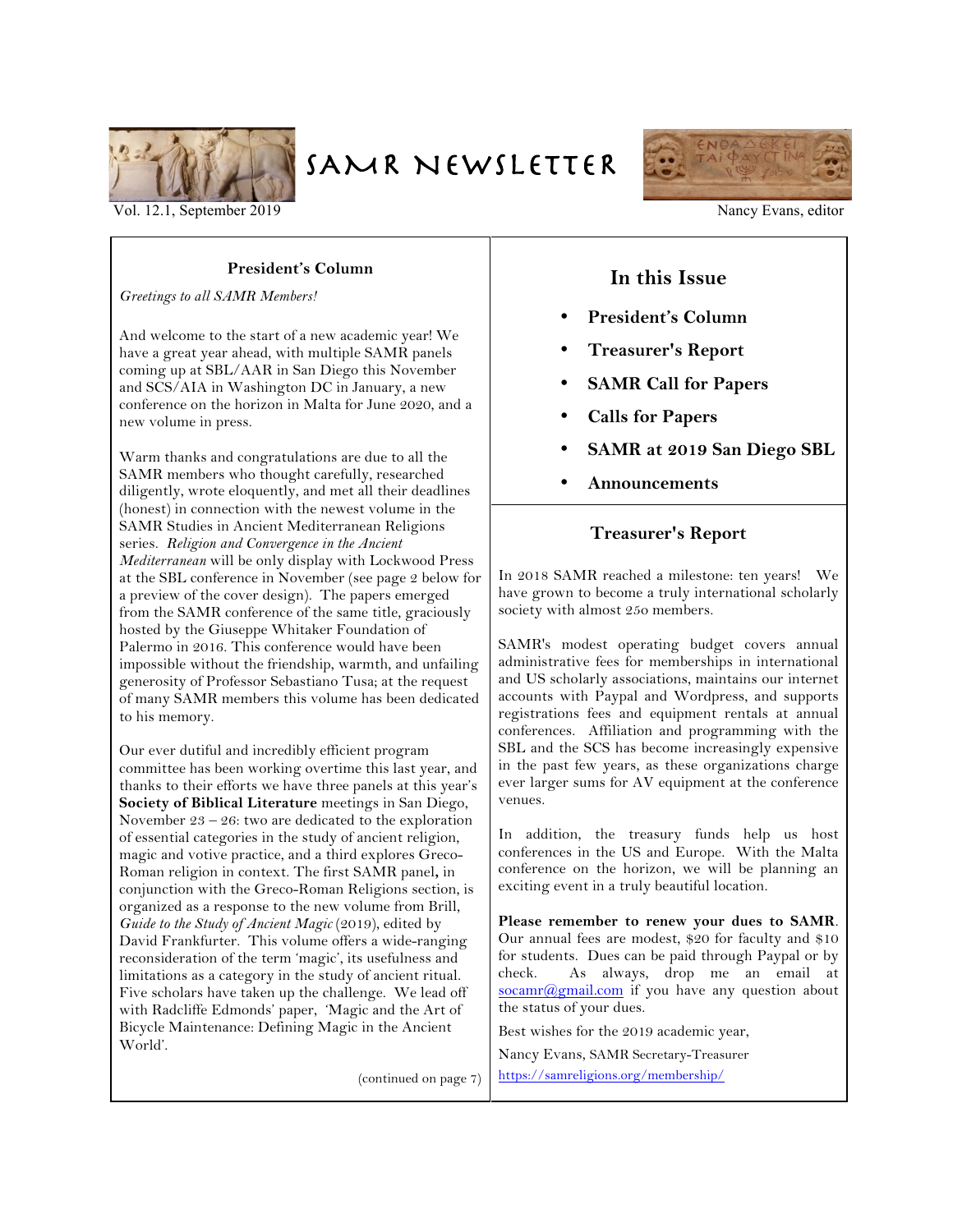STUDIES IN ANCIENT MEDITERRANEAN RELIGIONS 2

**Sandra Blakely** and Billie Jean Collins (eds.)

# **Religious Convergence**<br>in the Ancient Mediterranean



₹ LOCKWOOD PRESS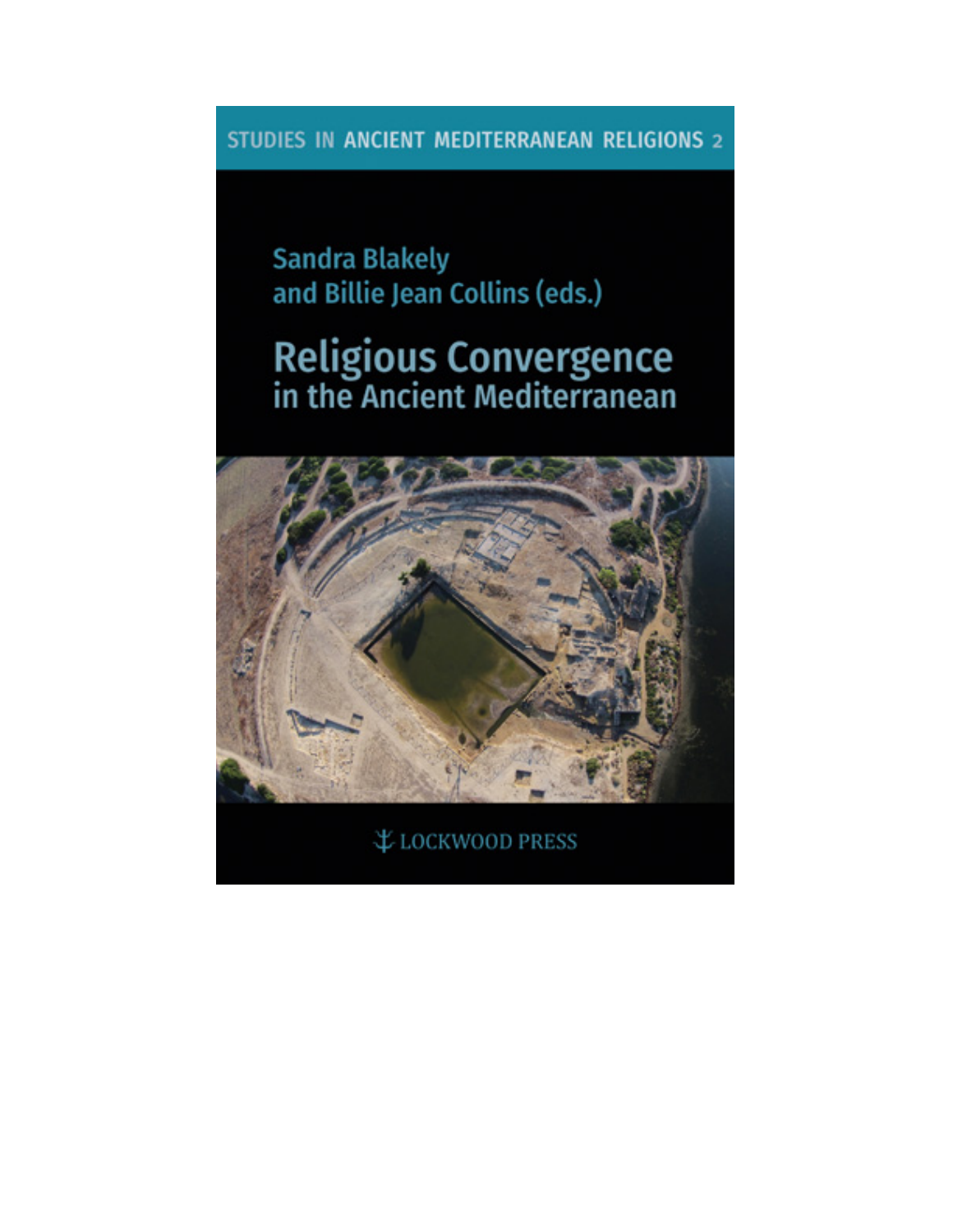## **SAMR CALL for PAPERS SAMR Conference June 17-21, 2020 Grand Hotel Excelsior, Floriana, Malta**

#### **Sailing with the Gods: Religion and Maritime Mobility in the Ancient World**

Ritual practices dedicated to maritime success appear across a wide span of human cultural history, from the Mediterranean to the North Sea, Southeast Asia across the Pacific to the west coast of the Americas. Culturallyconstructed seafaring rituals could be seen as spiritual or superstitious, and respond to the combination of risk and profit endemic in even short voyages by water. Maritime religion infuses all water-borne contact across cultural boundaries; the crafts of those who build rafts, canoes, and sailing vessels; navigational skills which may reach back to ancestors who have faded into cultural legend; and myriad mnemonic and naming strategies extending to littoral markers and celestial patterns. Mythic and ritual responses are accordingly complex, ranging from apotropaia to the divine authorization of civic structures, shipboard shrines and functional epithets which could link divinities, heroes and nearly-deified rulers to the control of the waves and winds.

Studies of religion and maritime mobility are often framed within individual cultural contexts, but this international conference seeks to bring together scholars from across a range of disciplines and historical periods, from prehistoric to the eighth century CE, to address critical questions in method and theory relevant to religion in the context of maritime mobility. Among these questions are:

- What are the benefits and limitations of the types of data available for the investigation of ancient seafaring – myths, legends and histories, the excavations of harbors and shipwrecks, the iconography of sea gods, the analysis of artifacts?
- What is the range of critical frameworks from network analyses to iconography appropriate for these data sets?
- How do data from ports and land-based institutions complement or even contradict evidence from seagoing vessels?
- How can we de-essentialize the question of 'maritime ritual'; what might the role of cross-cultural or cross-chronological studies contribute to this end?
- How might the studies of maritime ritual offer fresh questions for the analysis of Christianity vis-à-vis traditional Greco-Roman and Mediterranean religions?
- How do Judaism, Christianity and/or Islam deploy maritime religion in different yet complementary ways to one another, or to polytheistic traditions such as Indian or Chinese religions?
- How do the divine protections sought for religiously-motivated journeys such as pilgrimage compare with the day-to-day appeal to the gods on seafaring vessels?

Abstracts should be submitted by email attachment as .doc or .docx files to socamr@gmail.com and should be from 500-600 words in length for a paper to last between 25 to 30 minutes. Abstracts should contain a title and a word count, but should not have any information regarding the identity of the submitter. The deadline for submission of abstracts is **January 1, 2020**, and all abstracts for papers will be reviewed anonymously. Please direct all queries to SAMR at socamr@gmail.com.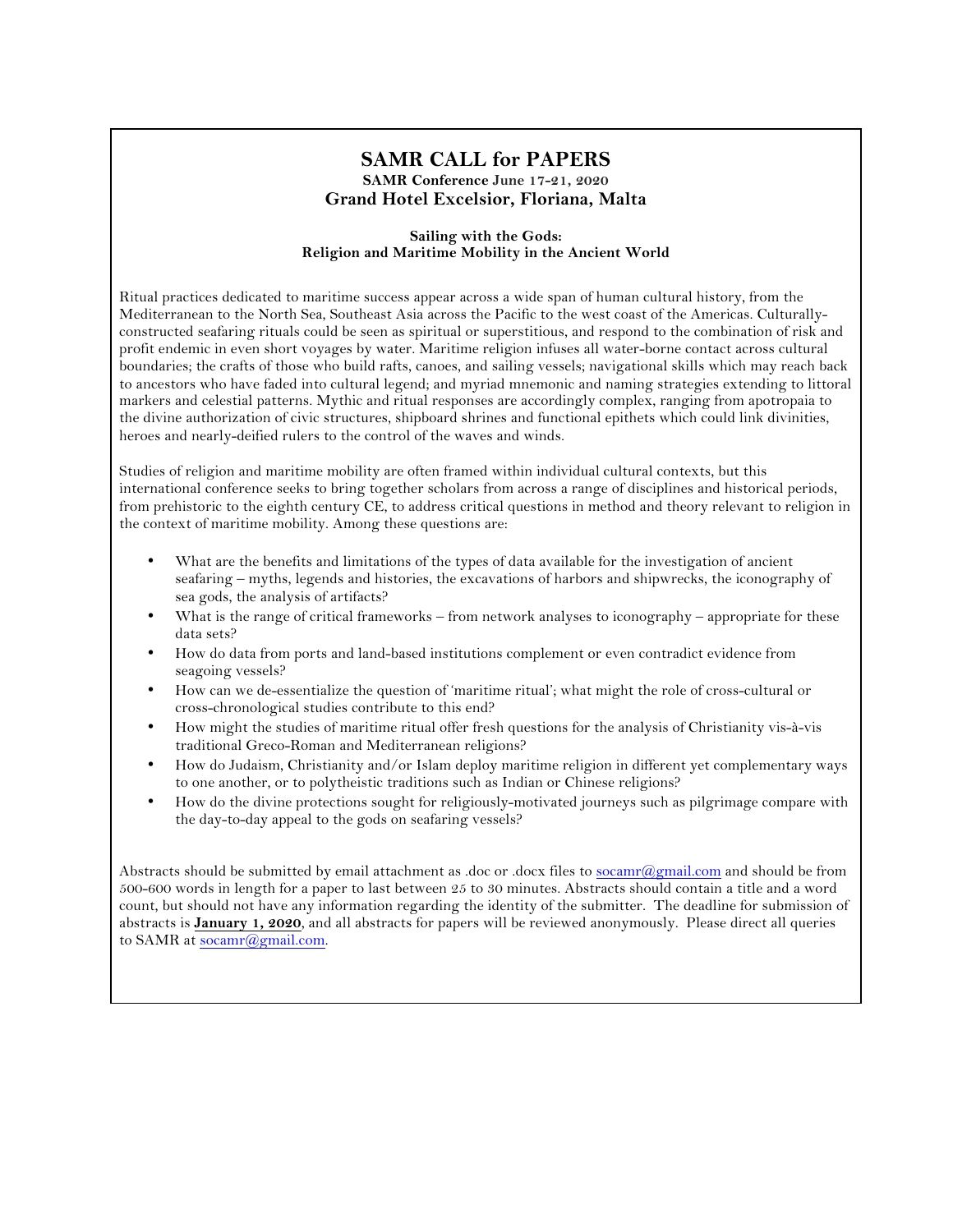# **Upcoming conferences, with CFP's out now:**

#### **Cappadocia and Cappadocians in the Hellenistic, Roman and early Byzantine periods**

- Abstracts due December 31, 2019.
- May 14-15, 2020 at the Dokuz Eylül University in Izmir, Turkey.
- An excursion to Rhodes, Greece on May 16-19, 2020.
- Further information here.

#### **Calling upon Gods, Offering Bodies Strategies of Human-Divine Communication in the Roman Empire from Individual Experience to Social Reproduction**

- Abstracts due October 30, 2019.
- Málaga, 20-22 May, 2020.
- The conference aims at analysing how self-experience of religious communication becomes a reflexive phenomenon reproduced in time and space to constitute a collectively shared narrative.
- Organized by Clelia Martínez Maza & Antón Alvar Nuño (Universidad de Málaga), and Jaime Alvar Ezquerra & Valentino Gasparini (Universidad Carlos III de Madrid).
- Interested speakers should send an abstract of their proposal (200-300 words), a short curriculum vitae, and contact information before October 30, 2019, to the following address: anton.alvar@uma.es

#### **Ancient Religion in Rural Settlements**

- Abstracts due October 30, 2019.
- 1-3 June 2020 at the Julio Caro Baroja Institute of Historiography (Universidad Carlos III de Madrid)
- XVIII International ARYS Conference: Association ARYS (Antiquity, Religions and Societies)
- As lived spaces, ancient cities conditioned and were conditioned by very specific social relationships. This conference aims to deconstruct the ideas of rural religion as mechanically reproducing urban rituals and religious hierarchies and of the rural world as a space of cultural and religious resilience against urbanity.
- Interested speakers should send an abstract of their proposal (200-300 words), a short curriculum vitae curriculum vitae, and contact information before October 30, 2019, to the following address: bpaneda@hum.uc3m.es
- Contact Beatriz Pañeda Murcia (Universidad Carlos III de Madrid): bpaneda@hum.uc3m.e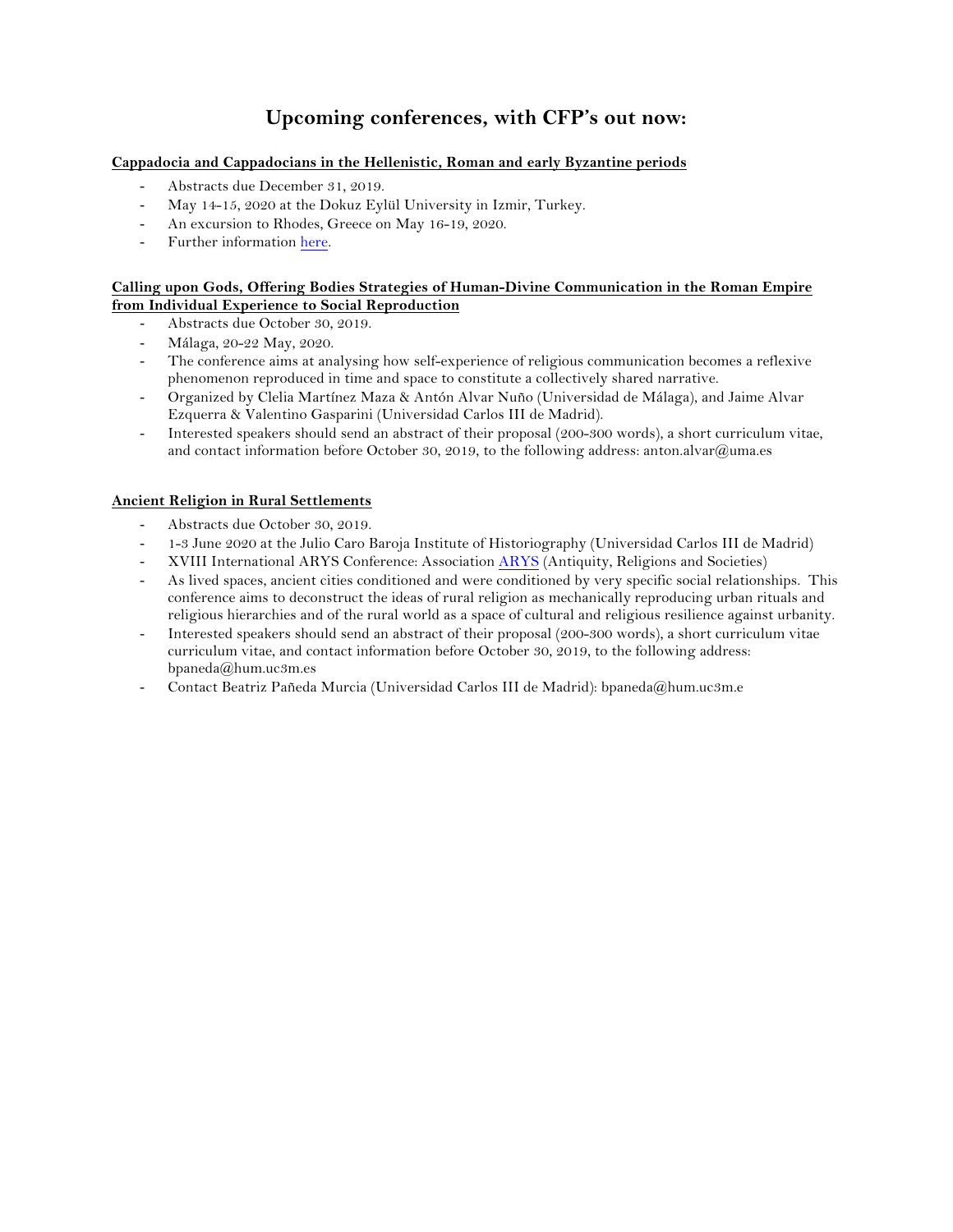# **A quick guide to SAMR Sessions at the 2019 SBL in San Diego**

#### **Saturday, November 23, 2019**

**S23-241 "Should I Stay or Should I Go?": Responses to Guide to the Study of Ancient Magic** Co-sponsored with Society for Ancient Mediterranean Religions and Greco-Roman Religions **1:00 PM to 3:30 PM** 30D (Upper Level East) - Convention Center

**S23-320 Interpreting Greek and Roman "Religions" in Context in the Mediterranean World** Co-sponsored with Society for Ancient Mediterranean Religions and Greco-Roman Religions **4:00 PM to 6:30 PM** 30B (Upper Level East) - Convention Center

### **Sunday, November 24, 2019**

**S24-342 Dedications and Votives, Method, and Context** Co-sponsored with Society for Ancient Mediterranean Religions and Greco-Roman Religions **4:00 PM to 6:30 PM** 31B (Upper Level East) - Convention Center

#### **Other Sessions of interest programmed by Greco-Roman Religions** and co-sponsored with SAMR

**S24-216 Further on the Twilights of Greek and Roman Religions** Co-sponsored with Society for Ancient Mediterranean Religions and Greco-Roman Religions **Sunday 1:00 PM to 3:30 PM** Aqua 313 (Third Level) - Hilton Bayfront

**S26-115 Intersections: Modelling Christian Cult Groups among Greco-Roman Cults** Co-sponsored with Society for Ancient Mediterranean Religions and Greco-Roman Religions **Tuesday 9:00 AM to 11:30** 30D (Upper Level East) - Convention Center

# **ANNOUNCEMENTS**

Two leadership positions within SAMR – president and secretary – are both coming to the end of their terms, and we warmly invite members to consider volunteering for these posts. Service in SAMR connects you with lively minds, conferences around the world, and opportunities to help shape emerging discussions in the study of religions from one corner of the Mediterranean to another. Please feel free to contact Sandy or Nancy with any questions – we plan to hold elections at the SCS in January, 2020.

SAMR member Fred Brenk wishes to announce that Iseum Campense volume has been published by Quasar as: M.J. Versluys, C. Bülow-Clausen, G. Capriotti Vittozzi (eds.), The Iseum Campense from the Roman Empire to the Modern Age. Temple - monument - lieu de mémoire (Papers of the Royal Netherlands Institute in Rome 66 (Quasar: Rome 2018) . Check it the full details here.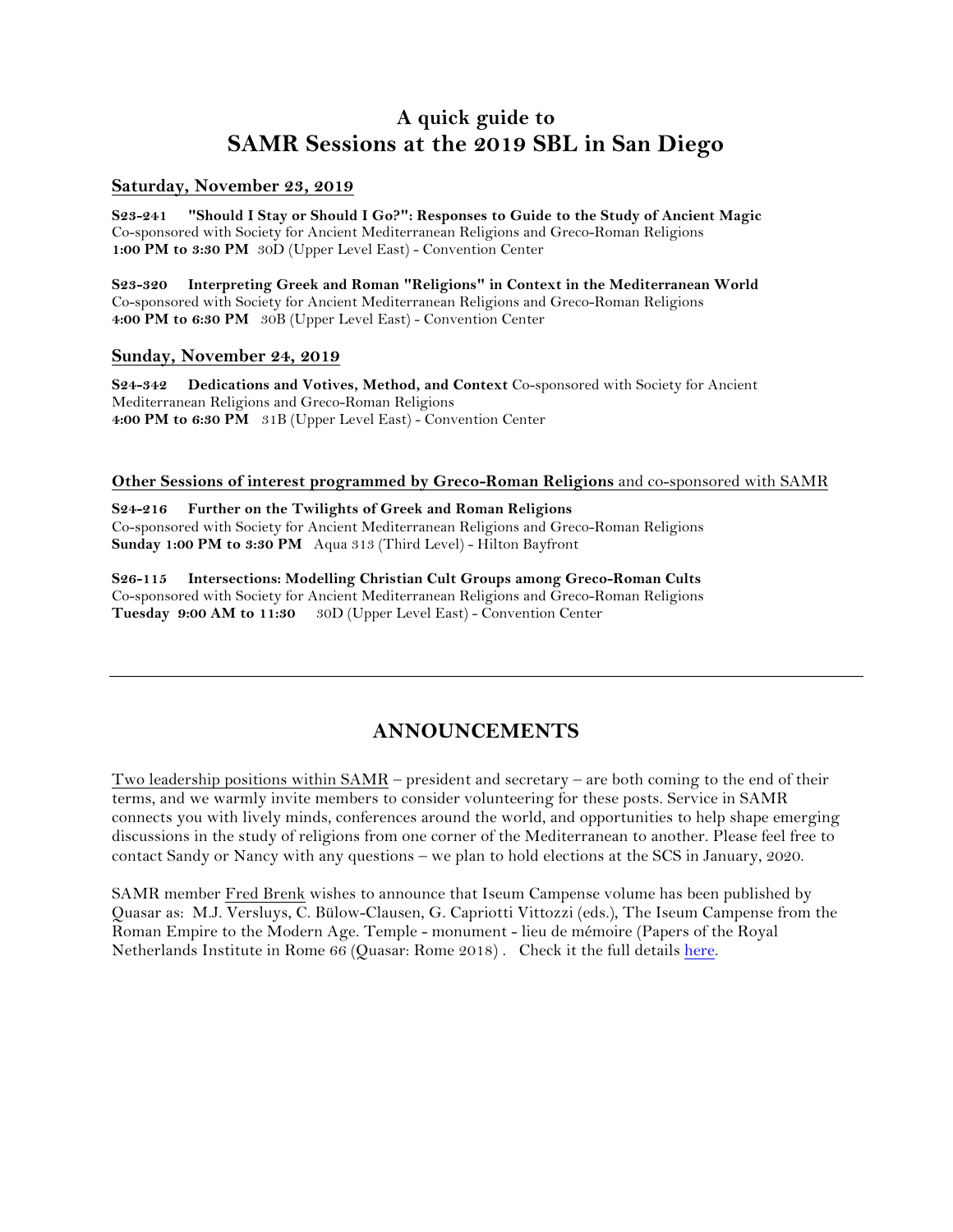#### **ANNOUNCEMENTS** continued

## CURSES IN CONTEXT 4: CURSE TABLETS IN THE WIDER REALM OF EXECRATIONS

Christopher A. Faraone announces the fourth in a series of conferences on ancient magic at the Franke Institute of Humanities and The Neubauer Collegium at University of Chicago, October 11-13**,** 2019. More information on the conference at can be found here.

#### **Friday October 11 (Franke Institute of Humanities)**

|  | Session 1: Cursing in the Roman Provinces (Chair: Cliff Ando) |  |
|--|---------------------------------------------------------------|--|
|  |                                                               |  |

| Celia Natalias Sanchez (University of Zaragoza), "Curses against Thieves and Roman Law: The Legal |
|---------------------------------------------------------------------------------------------------|
|                                                                                                   |
| Alexander Hollmann (University of Washington), "Curse Tablets from the Well in the Procurator's   |
|                                                                                                   |
| Greg Woolf (Director, Institute of Classical Studies, London), "Cursing as a Transferable         |
| Technology: Provincial Appropriations of a Mediterranean Ritual"                                  |
|                                                                                                   |
|                                                                                                   |
|                                                                                                   |

#### **Saturday October 12 (Neubauer Collegium)**

Session 2: Classical Athens (Chair: Sarah Johnston)

9:00-9:40 Radcliffe Edmonds (Bryn Mawr College) "Contingent Catastrophe or Agonistic Advantage: The Rhetoric of Violence in Classical Athenian Curses"

9:40-10:20 Jessica Lamont (Yale University): "A Baby Chicken in a Pot: A New Curse from the Athenian Agora" Session 3: Social Contexts (Chair: Andrej Petrovic)

10:40-11:20 Zinon Papakonstantinou (University of Illinois at Chicago) "Agency and Dispute Resolution in the Judicial Curse Tablets from Athens"

| 11:20-12:00 Phil Venticinque (University of Chicago), "Bound for Success: Cursing and Commerce in Antiquity" |  |  |
|--------------------------------------------------------------------------------------------------------------|--|--|
|                                                                                                              |  |  |

| Session 4: Roman Egypt (Chair: Carolina Lopez-Ruiz) |  |  |  |  |
|-----------------------------------------------------|--|--|--|--|
|-----------------------------------------------------|--|--|--|--|

| $2:00-2:40$   | Drew Wilburn (Oberlin College, Ohio), "Ritual Exchange between Egyptian Magical Texts and the         |
|---------------|-------------------------------------------------------------------------------------------------------|
|               | Selenite Curse Tablets from Amathous, Cyprus"                                                         |
| $2:40-3:20$   | Christopher A. Faraone, (Classics), "Lead Curse Tablets in Roman Egypt: Athenian Import or Local      |
|               | Hybrid?"                                                                                              |
|               | Session 5: Coptic Egypt (Chair: Margaret Mitchell)                                                    |
| 3:40-4:20     | David Brakke (Ohio State University), "Cursing Monks: The Forms and Functions of Early Monastic       |
|               | Execrations in Egypt."                                                                                |
| $4:20-5:00$   | Sofia Torallas Tovar (University of Chicago), "Impossible Anatomies. Coptic Curses and the            |
|               | Torments of the Beyond"                                                                               |
| $5:00 - 6:00$ | Roundtable Discussion: Sarah Johnston (Ohio State University), Carolina Lopez-Ruiz (Ohio State        |
|               | University), Margaret Mitchell (Divinity), Sarah Morris (UCLA), Susanne Paulus (NELC), Andrej         |
|               | Petrovic (University of Virginia), Ivanna Petrovic (University of Virginia), Bruce Lincoln (Divinity) |
|               | and Cliff Ando (Classics)                                                                             |

#### **Sunday October 13 (Neubauer Collegium)**

#### Session 6: General Reflections (Chair: Ivanna Petrovic)

| 9:00-9:40       | Jan Bremmer (University of Gröningen), "The Gods in the Curse Tablets"                            |
|-----------------|---------------------------------------------------------------------------------------------------|
| $9:40-10:20$    | Fritz Graf (Ohio State University), "What is a Curse?"                                            |
| $10:20 - 12:00$ | Coffee and Roundtable Discussion: Carolina Lopez-Ruiz (Ohio State University), Margaret Mitchell  |
|                 | (Divinity), Susanne Paulus (NELC), Sarah Morris (UCLA), Andrej Petrovic (University of Virginia), |
|                 | Ivanna Petrovic (University of Virginia), Bruce Lincoln (Divinity) and Cliff Ando (Classics)      |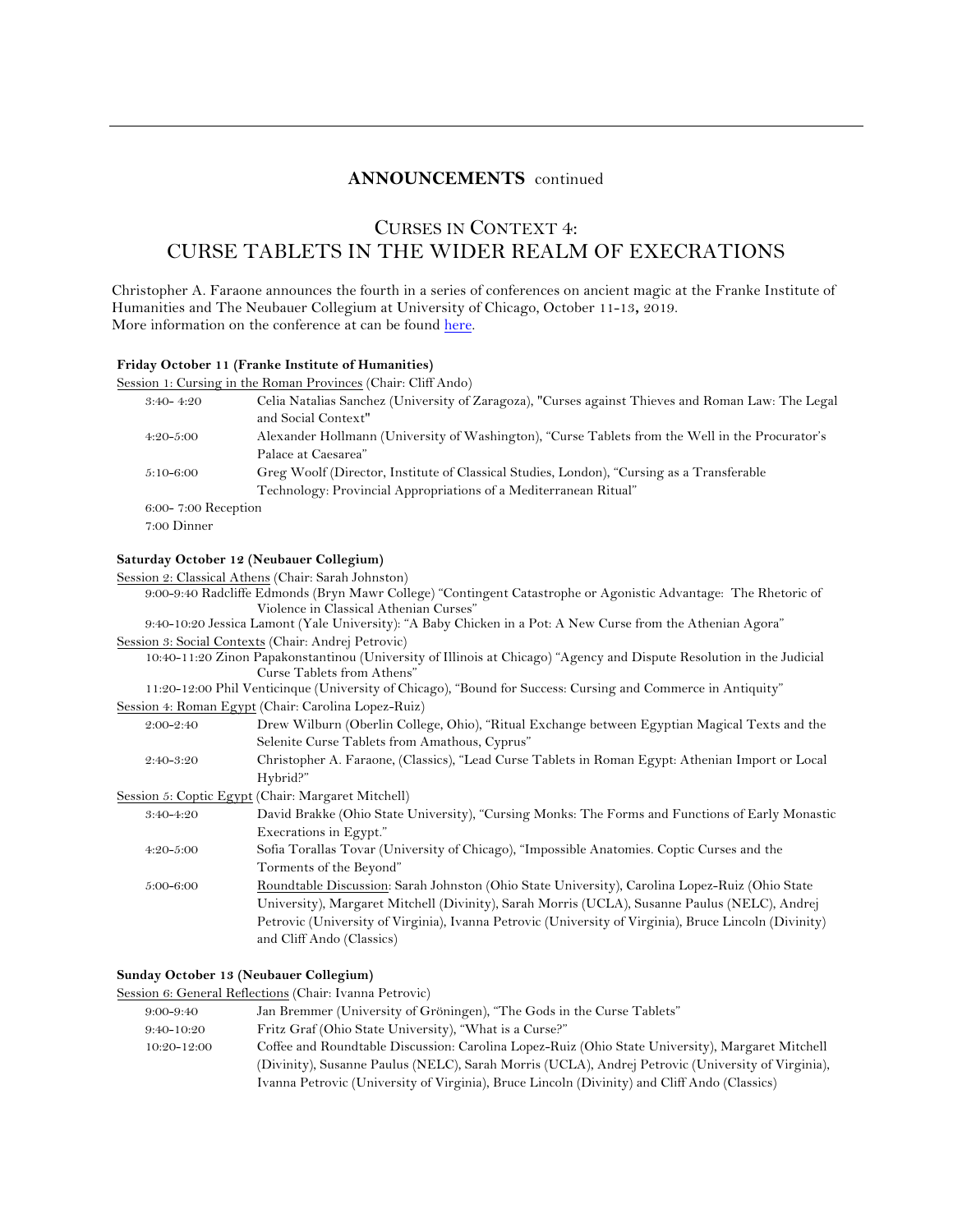#### President's Message (continued from page 1)

Three papers on specific magic traditions follow, with Gina Konstantopoulos' 'So Rigidly Organized a Realm: The. Systematic Magic of Mesopotamian Exorcistic Incantations', Lennart Lehmhaus' 'Ritual Healing, Apotropaic Practices, and the Misleading Category of "Magic" in Talmudic and Late Antique Medical Discourse', and Andrew Durdin, 'Redescribing Pliny the Elder's History of "Magic" '. Jennifer Larson concludes the papers with 'A Cognitive Definition of Magic'; David Frankfurter will then preside over the discussion. This panel, #S23-24, will be held Saturday 11/23, 1:00 – 3:30 pm, room 30 D, Upper Level East of the Convention Center.

Our second SBL SAMR panel this year explores the concept of votives as materializations of the relationship between the human and the divine, core components of sacred spaces, and the object of crossdisciplinary investigations. This panel's papers span Greek, Jewish and late antique sites, and explore questions of agency, cognition and materiality. Christine Thomas will begin with "Reading Dedications from Rural Sanctuaries of Zeus: Cognitive Archaeological and Object Agency Approaches'; Avram Shannon will offer "Under Every Green Tree": Votive Offerings in Mishnah and Tosefta Avodah Zarah"; Jordan Conley concludes the panel with 'An Empty Category No More: Votives as Agential Objects at Late Antique Saints' Shrines". Nancy Evans will preside. This panel, #S24-342, will be held Sunday 11/24, 4:00 – 5:30 pm, room 31B, Upper Level East, Convention Center.

## **SAMR Contact Information**

http://samreligions.org/ socamr@gmail.com.

Sandra Blakely, President Associate Professor, Department of Classics 221 F Candler Library 550 Asbury Circle Atlanta, GA 30322 sblakel@emory.edu

Nancy Evans, Secretary-Treasurer Associate Professor, Department of Classics Box 189 Wheaton College Norton, MA, 02766 Evans\_nancy@wheatoncollege.edu

Our third SAMR panel is part of our continuing collaboration with the Greco-Roman Religions section, under the leadership of Gerhard van den Heever. This panel, "Interpreting Greek and Roman 'Religion' in Context in the Mediterranean World', is devoted to theorization of primary data from material contexts, mythic traditions, narrative and literary genres, and a concern for religious practice as a social and cultural formation. Jeff Brodd will preside over five papers. Mary Jane Cuyler's 'Statuettes of Roman Gods from the Synagogue at Ancient Ostia' begins with an archaeological perspective; Jared Salz follows with an exploration of literary data in ' "It Said the Men Became Gods": Euhemerus of Messene and the Question of Divine Kingship'. Alyssa Cady takes up social organization and iconography with 'Women's Funerary *Collegia*: Rethinking an Antiochene Funerary Mosaic'. Caroline Crews returns us to a textual tradition with 'Elusive Eleusis: Evidence of Editing in the *Homeric Hymn to Demeter*'; David Riggs concludes the panel with a history of religions perspective, 'Re-Contextualizing the Nature and Significance of the African Cult of Saturn'. This panel, #S23-320, will be held Sunday, 4:00 – 6:30 p.m., Room 30 B, Upper Level East, Convention Center.

Please note that the SAMR business meeting will be held on Sunday at 5:30, at the conclusion of the votives section, in Room 31B, Upper Level East, Convention Center.

In the **SCS/AIA meetings** in Washington DC, January 2-5, SAMR is hosting the paper session *God and Man in the Second Sophistic: Criticism, Innovation and Continuity*. This panel explores how literary voices – including Lucian, Plutarch, and Philostratus – provide the foundation for exploring change, criticism, invention or decline of religion in the Second Sophistic. Contributors address a range of religious and ritual phenomena, from epiphany, to sacrifice, to oracles; the collected papers address questions of the subjectivity of religious agents and interpretations, the shape of divinities, and the crossing of genre-boundaries in our literary sources. The panel brings together five papers: Barbara Blythe, 'Ambiguous Epiphanies in the Novels of the Second Sophistic'; Inger Kuin, 'Sacrificing to Hungry Gods: Lucian on Ritual'; Rebecca Frank, 'The Didactic Oracle: The Delphi Oracle in Plutarch's "Delphic Dialogues" '; Kenneth Yu, 'Sincerity in the Second Sophistic: The Rhetoric of Religiosity in Philostratus' Heroicus': and James Henriques, ' "That's

(continued on page 8)